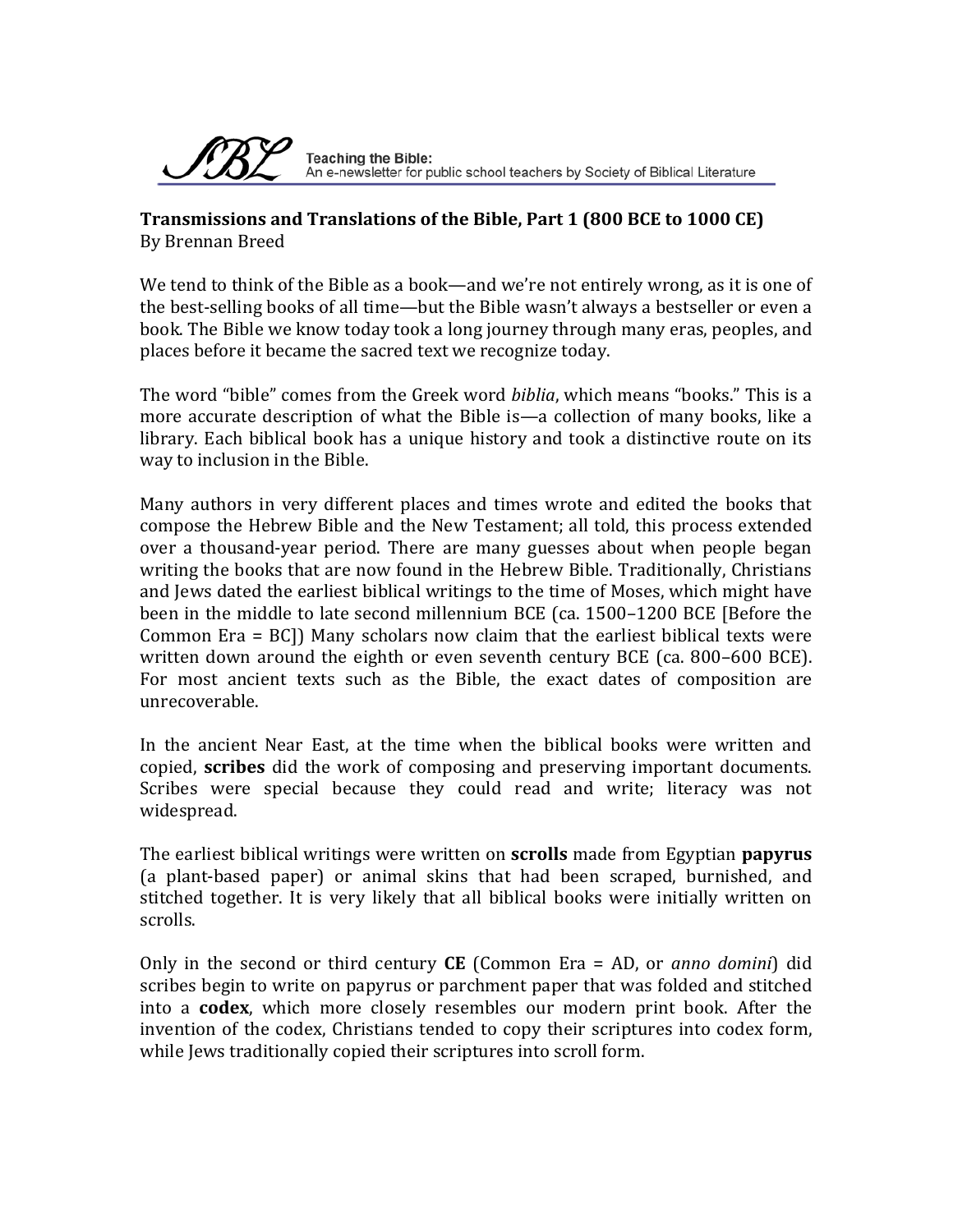Scribes were also editors. Some took several different scrolls with something in common and compiled a single book out of them. Sometimes, scribes in different places edited similar scrolls in different ways. Let's say, for example, that one Jewish scribe living in Jerusalem had six or seven scrolls all about the prophet Jeremiah and wrote them together as the book of Jeremiah. But perhaps another Jewish scribe living in Alexandria, Egypt, has only three or four scrolls about Jeremiah; he copied them in one book and also called it the book of Jeremiah. Then the two **versions** of the book of Jeremiah began to circulate and were used by different communities. All of this occurred numerous times before there was even a "Bible" as we know it.

The biblical books had to be copied over again and again so that they could be preserved for other people to read them. The process of rewriting the books of the Bible was not always perfect—sometimes mistakes were introduced or words were added or dropped. We call this whole process, including the accurate copies and the mistakes, the **transmission** of the text. That is, the text is transmitted (and sometimes changed) by scribes who copied the ancient scrolls over and over again.

In time, editions of these books were collected and religious communities gradually narrowed down the list of books they deemed authoritative. However, different communities used different criteria. This process of including certain books as Scripture and rejecting others is called **canonization**.

Of course, the books of the **Torah** (the first five books of the Hebrew Bible) were seen as especially holy from at least the second century BCE. But even in the first century CE, soon‐to‐be‐biblical books such as Esther, the Song of Songs, Ecclesiastes, Ezra, or Tobit were not easily distinguishable from books such as Jubilees, 4 Ezra, or 1 Enoch, which were just as sacred to many people at the time but did not make it onto many canonical lists.

A list of books that are considered Scripture for any particular group of people is called a **canon**. This word comes from a Greek word meaning "measuring stick" and refers to a group opinion about whether or not a book "measures up" to being called Scripture. Jewish and Christian communities have different canons because Christians include the books of the New Testament in their Scripture. Within Christian tradition, Catholic, Eastern Orthodox, and Protestant communities have slightly different canons. Even among Eastern Christian traditions, there are very different canons, too. (See the "canon chart" link below.)

Adding to the confusion, there are different languages in which we may now find the text of the Bible. We call these different versions **translations**, because someone took the original Hebrew or Greek words and put them into another language. But, in order to make a **translation**, someone had to make a decision about which edition was the version to translate. In other words, if there were three different versions of the book of Jeremiah in Hebrew, which one should be translated, say, into Greek?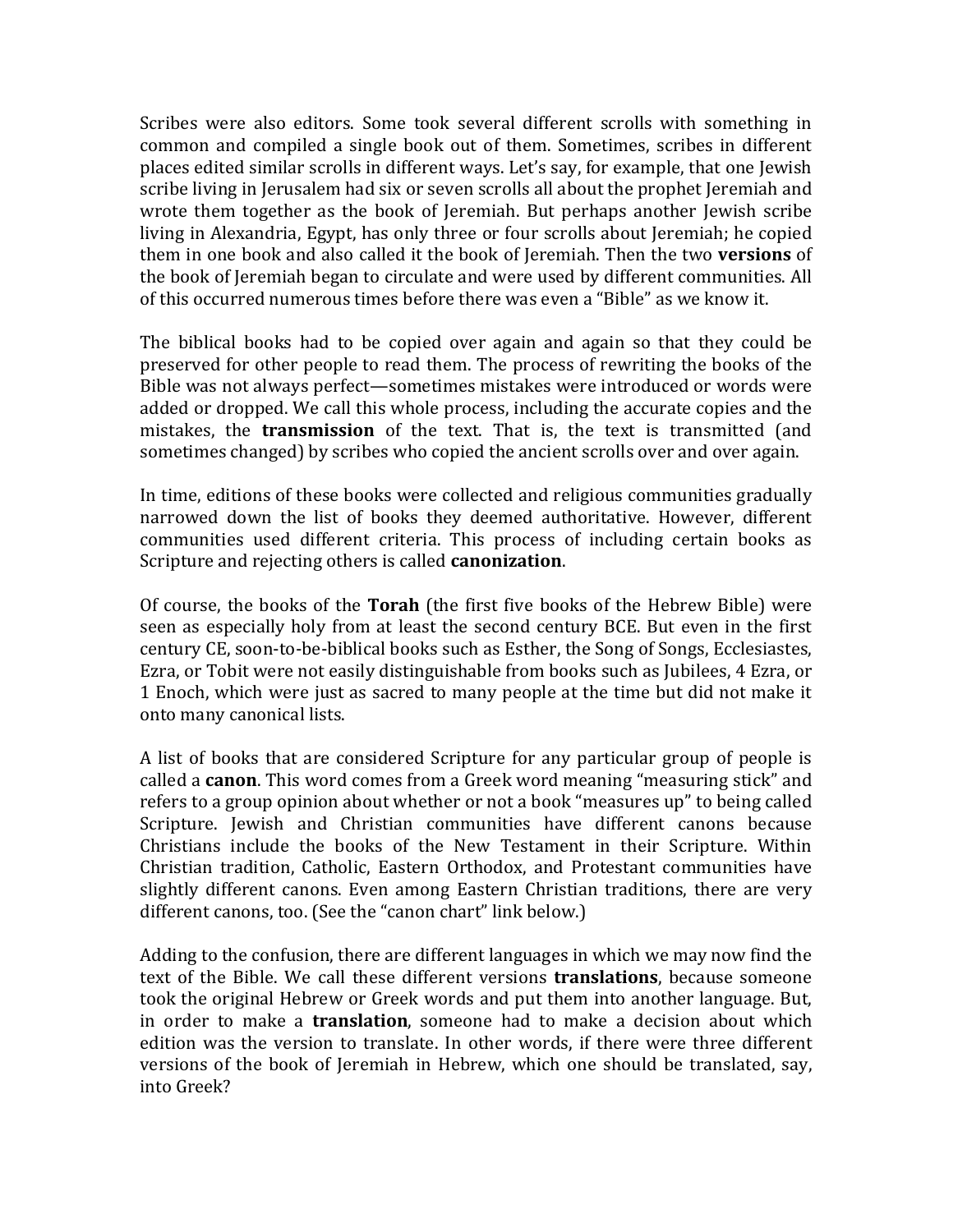What follows is an overview of the major versions and translations of the biblical text. Others exist, but the ones discussed below are important because of their historical value as well as their continuing value to various contemporary communities of faith.

# **Masoretic Text (MT)**

The large majority of biblical scholars believe that a particular group of texts known as the Masoretic group are, with some exceptions, the most authentic and accurate versions of the Hebrew Bible (what Christians sometimes call the Old Testament). These texts were painstakingly copied by a group of Jewish scribes known as **Masoretes**, who in the seventh to eleventh centuries CE carefully went through all the existing biblical scrolls, searched for and noted inconsistencies, and added vowels to the Hebrew originals.

Their work of **transmission** matches up surprisingly well with much more ancient scrolls later found in the Dead Sea region of Israel; in other words, the decisions they made about assembling the most accurate version of the original texts of the Hebrew Bible have largely been affirmed by modern discoveries of ancient religious texts. The most important Masoretic medieval manuscript is Codex Leningrad, which dates to 1009 CE.

The Hebrew Bible was written originally without vowels or accents; this is because the written Hebrew language did not represent vowels until the Middle Ages. To preserve traditional spoken readings, a system of **vocalization** (writing in vowels) arose between 500 and 700 CE. Though the Masoretic scribes added vowels to the ancient text long after it had been written, they were preserving the vowels that people had memorized from the time the texts were written or edited.

Today, the Masoretic Text is the version held as authoritative and used liturgically in most synagogues. The Catholic Church since the time of Jerome (fourth century CE) and most Protestant Christian churches use this version as their source text for modern translations.

## **Old Greek (OG, or Septuagint)**

The earliest translation of the Hebrew Bible is the Old Greek (OG), the translation made in Alexandria, Egypt, for the use of the Greek-speaking Jewish community there. At first, just the **Torah** (Genesis, Exodus, Leviticus, Numbers, Deuteronomy) was translated, in the third century BCE; the rest of the biblical books were translated later. The whole Hebrew Bible was likely translated into ancient Greek by the middle of the second century BCE.

Scholars think that many OG translators worked from early Hebrew versions of biblical books that were quite different than those versions that became the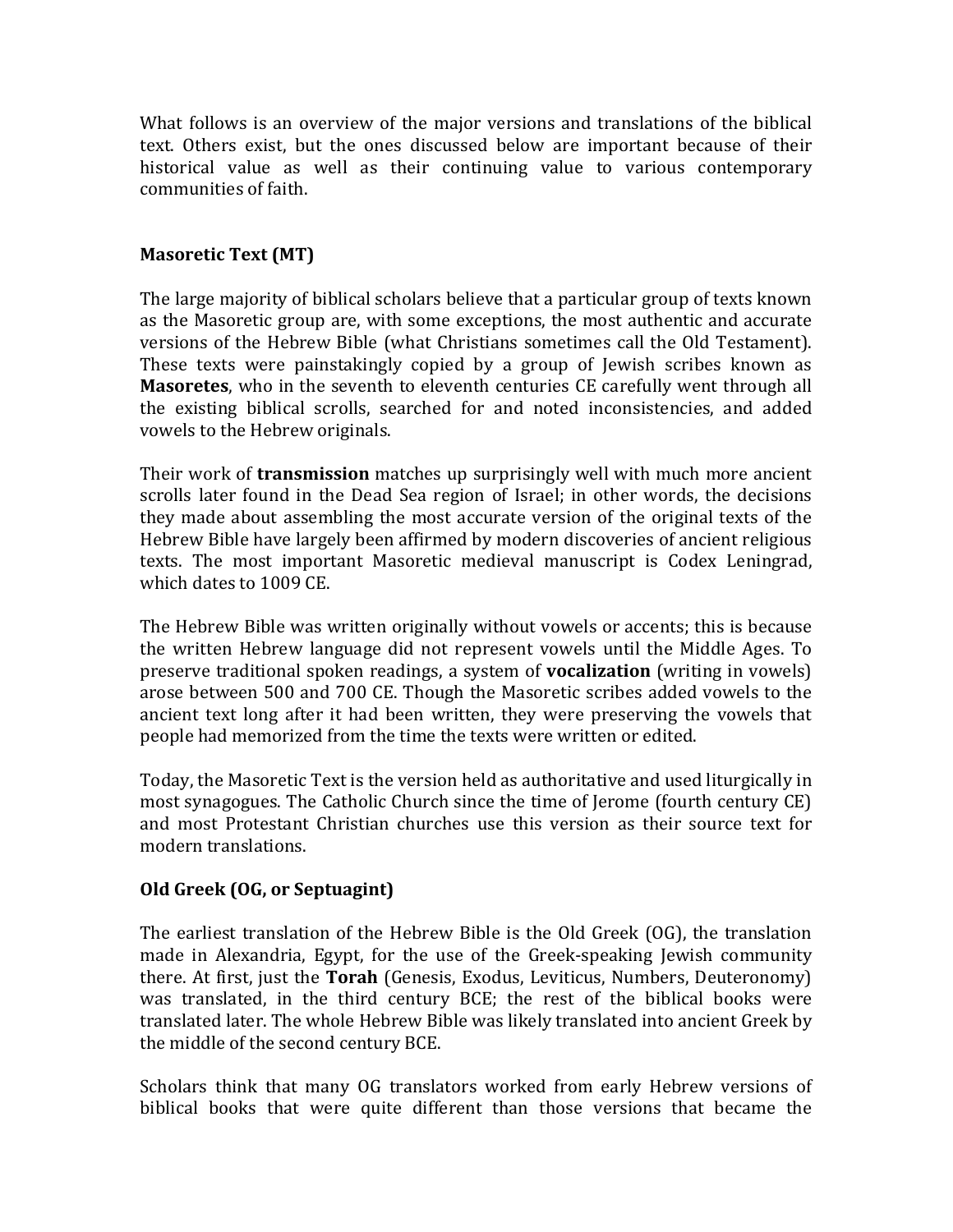Masoretic Text (MT). As a result, some biblical books, such as Daniel, Jeremiah, and Job, are longer or shorter in the OG version of the Bible than they are in the MT.

At the time of the Old Greek translation, there was no Masoretic Text, nor any official or authorized "Bible" in existence. There were merely multiple editions of many scrolls of various perceived levels of sacredness. In fact, unlike the Masoretes, it seems that there wasn't an official project to translate these sacred texts into ancient Greek; instead, many different Greek‐speaking Jews in various times and places simply translated their favorite books into ancient Greek. Many centuries later, people began to choose the best of these Greek translations and to copy them together as one book.

Eventually, early Christians adapted and adopted the OG translation as their preferred version of the Hebrew Bible and it was used (and still is used by Eastern Orthodox Churches) in early Christian liturgy. Most Jews in Greek-speaking lands returned to using the Hebrew version that would later become the Masoretic Text.

# **Aramaic**

Many different Jewish scribes at different moments in time translated the various books of the Hebrew Bible into Aramaic. As the Jews in Palestine spoke mostly Aramaic by the time the biblical books were coming into their final forms, translations were required even while the finishing touches were being put on the original Hebrew texts. For example, a complete translation of the Torah into Aramaic is called Targum Onkelos, and some parts of it probably go back as far as 100 BCE. Others, such as Targum Psalms, date from as late as 600 CE. These Aramaic translations are usually called "Targums," since *targum* is the Aramaic word for "translation." Some of these translations are more literal, and others are more expansive and creative. Some biblical books have a number of different Targums made from them, while for others we can only find one.

## **Syriac**

The Syriac language was spoken by Jews in northern Syria, who, in order to understand their biblical traditions, translated their Bible into Syriac at various points in the second century CE. At least several translators worked on this project, so the quality and style of translation varies. The Peshitta (which means "simple," that is, a plain translation without textual comments) was prepared for the use of Jews and later taken over by Syriac‐speaking Christians, who added a Syriac version of the New Testament to it, although the far‐Eastern Christian churches seemed to not include several New Testament letters as well as the book of Revelation. In modern Syria, Iraq, Iran, and other areas around the Middle East (and even in parts of India), the Syriac translation called the Peshitta continues to be in use.

In the second century CE, a Christian named Tatian decided to **harmonize** (to combine similar elements into one) all four canonical Greek Gospels and, at the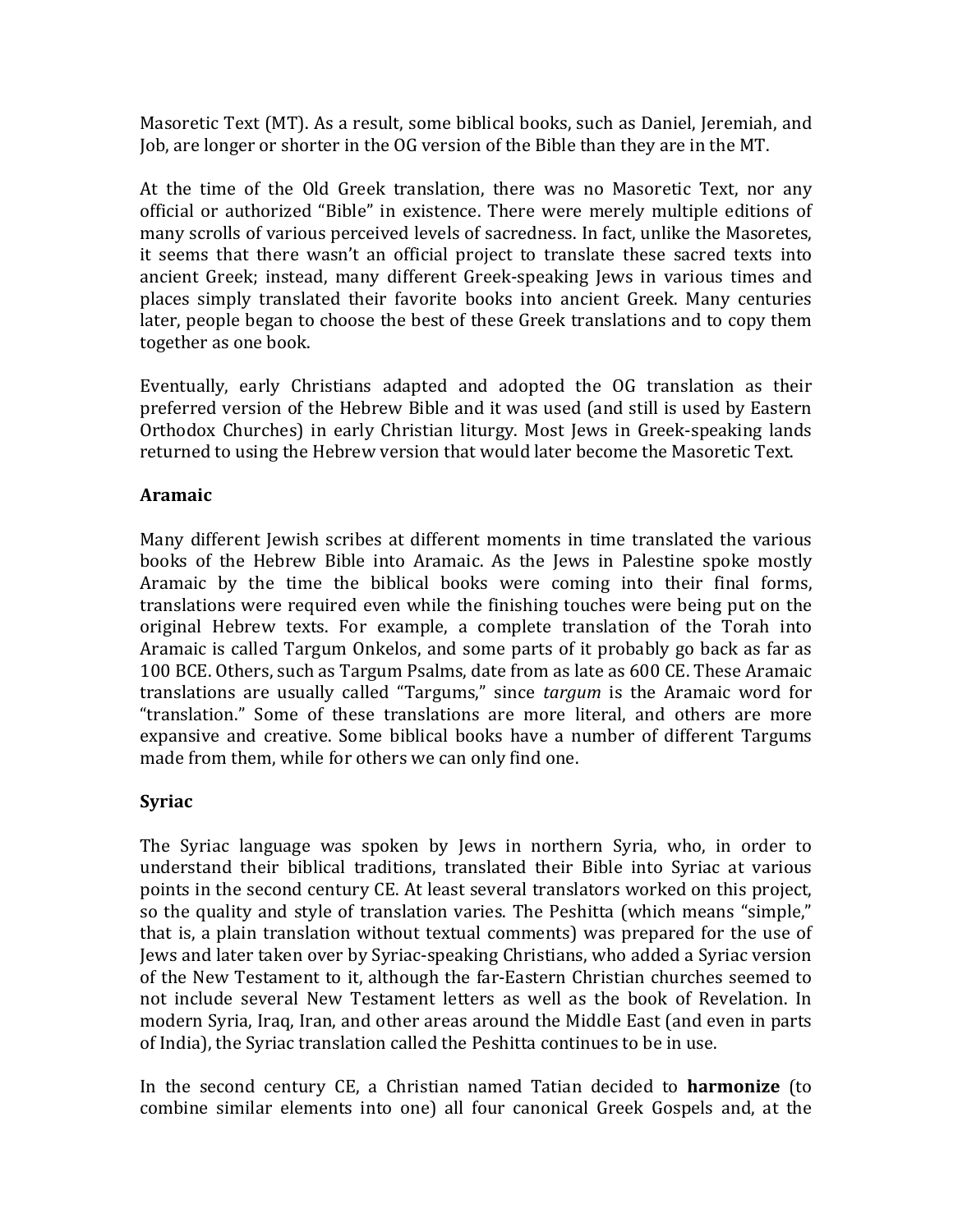same time, translate them into Syriac. Since the four Gospels seem to exhibit some discrepancies, Tatian rewrote them so that they would not be in conflict with one another. While Tatian's harmony was very popular in the East until the fifth century CE, other early Christian **exegetes** (interpreters) such as Irenaeus urged Christians to maintain all four canonical Gospels. The tradition of four separate Gospels continues in almost all Christian churches to this day.

### **The New Testament**

The early Christian community wrote much about its history, beliefs, and traditions, which arose alongside those of ancient Judaism. As Greek was a common second language for many of the people within the Roman Empire, most early Christian literature was written in Greek.

The four canonical gospels were presumably written in different places by different authors, and are notoriously difficult to date. But we do know that the Pauline letters were written somewhere between 50 CE and 60 CE. Paul's letters are the earliest surviving examples of early Christian literature. The four canonical gospels (Matthew, Mark, Luke, and John) were likely written and edited between 65 and 100 CE, but they seem to be based on earlier sources, either written or oral.

By the early second century CE, various Greek‐language gospels, narratives, letters, and apocalyptic writings were being used by Christian communities. Public readings of these texts and of the Hebrew Bible during Christian worship probably began the process of canonization of Christian writings.

Official lists of books in or out of the canon only begin to appear in the fourth century CE. However, Christian canon lists remained quite fluid through the seventh century; during this time, books such as *Shepherd of Hermas* or the forged *Epistle to the Laodiceans* could be found in certain Christian Bibles.

But overall, by the end of the fourth century there was general agreement about which books should have scriptural status. For a work to be considered sacred in the fourth century and beyond, it had to claim **apostolic authority:** that is, the work had to be written by or authorized by one of the earliest Christian leaders, especially Paul and the twelve apostles. Furthermore, apostolic authority required that the books be consistent with the teachings about Jesus and the Trinity that were found in other accepted books and that were current in fourth‐century Christianity. As a result, books such as the *Gospel of Peter* were rejected from most Christian canon lists, and some writings deemed non‐canonical were lost, and only rediscovered in the late nineteenth and twentieth centuries.

The early Christian community held the written word in high esteem and also sought to preach their message as widely as possible; this led to a desire to translate the Christian literature, including the books of the New Testament, into many different languages, relatively soon after they were written. By the third century CE,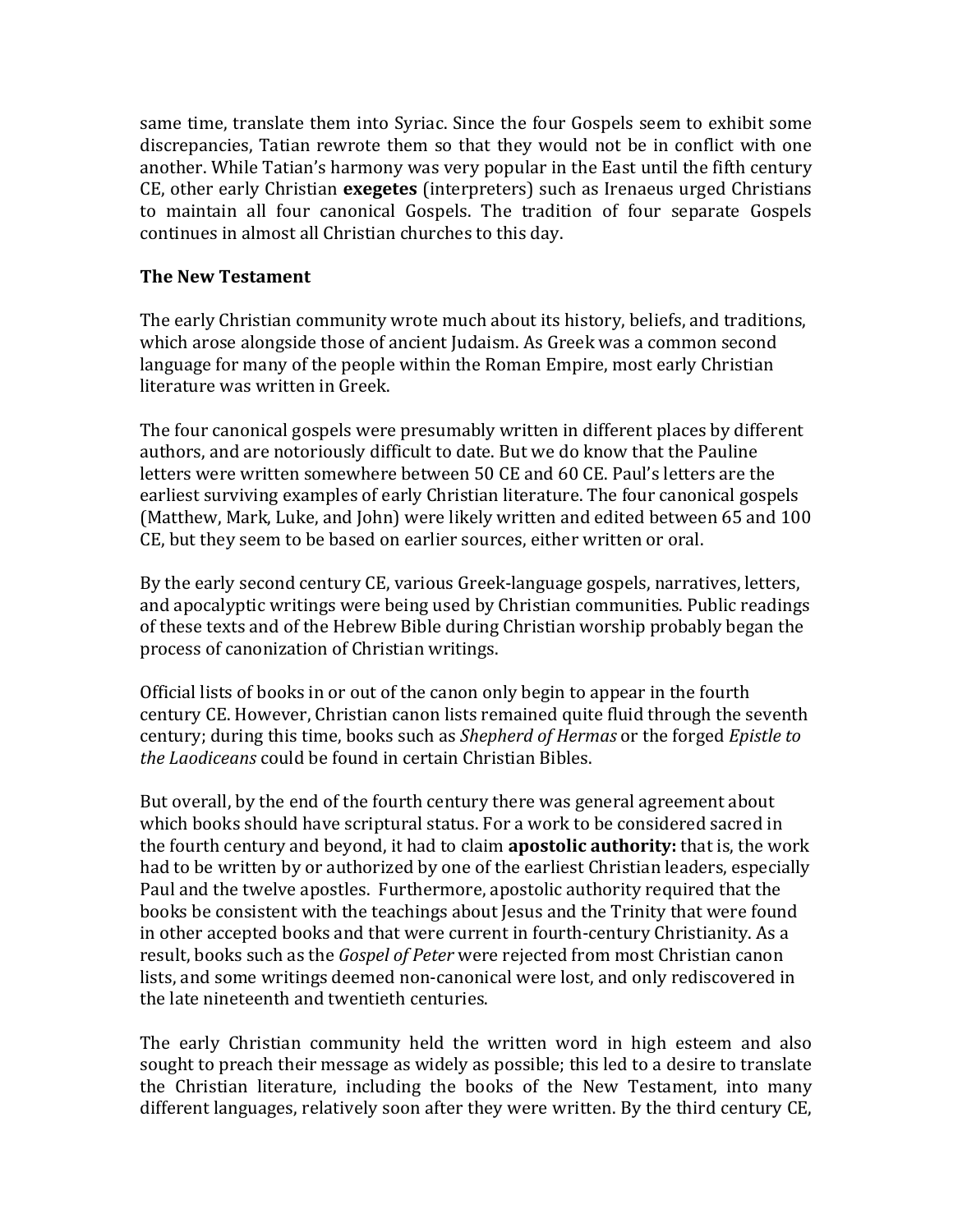translations were available in Latin (the Old Latin version), Syriac (the Peshitta version), and Coptic (an ancient Egyptian language in use in Egypt until the seventeenth century). Soon afterward, translations were available in Armenian (early fifth century), Ethiopic (mid‐fourth century), and Slavonic (ninth century).

Starting in the early Middle Ages, translations of portions of the Christian Bible into Old English, French, German, and various other European languages began to appear. Today, parts of the Bible have been translated into over 2,400 languages.